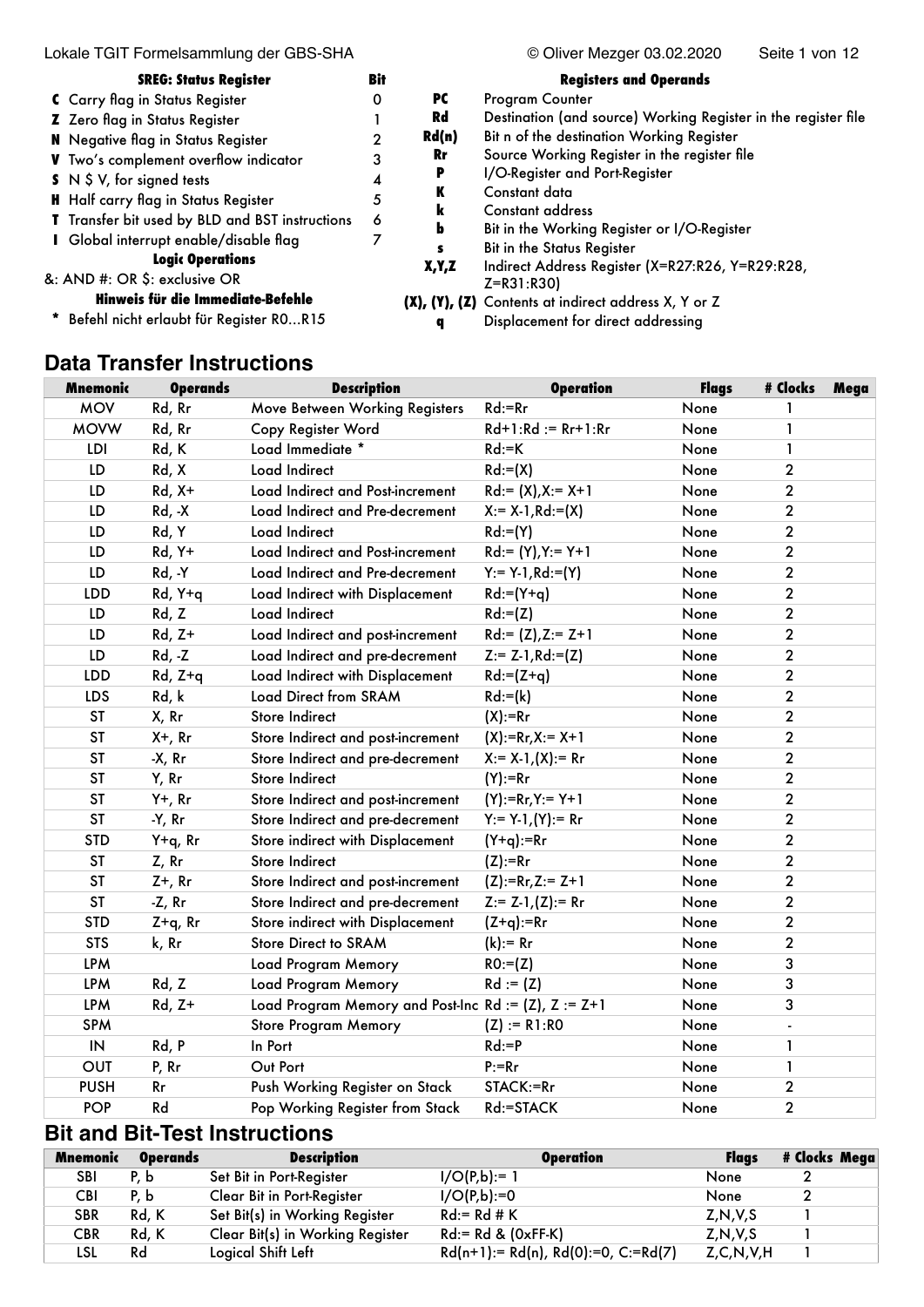#### Lokale TGIT Formelsammlung der GBS-SHA © Oliver Mezger 03.02.2020 Seite 2 von 12

| <b>Mnemonic</b> | <b>Operands</b>         | <b>Description</b>                     | <b>Operation</b>                               | <b>Flags</b>  | # Clocks Mega |
|-----------------|-------------------------|----------------------------------------|------------------------------------------------|---------------|---------------|
| <b>LSR</b>      | Rd                      | Logical Shift Right                    | $Rd(n):= Rd(n+1), Rd(7):=0, C:=Rd(0)$          | Z, C, N, V    |               |
| <b>ROL</b>      | Rd                      | Rotate Left through Carry              | $Rd(0) := C$ , $Rd(n+1) := Rd(n)$ , $C:=Rd(7)$ | Z, C, N, V, H |               |
| <b>ROR</b>      | Rd                      | Rotate Right through Carry             | $Rd(7) := C$ , $Rd(n) := Rd(n+1)$ , $C:=Rd(0)$ | Z, C, N, V    |               |
| <b>ASR</b>      | Rd                      | Arithmetic Shift Right                 | $Rd(n):=Rd(n+1), n=06, C:=Rd(0)$               | Z, C, N, V    |               |
| <b>SWAP</b>     | Rd                      | <b>Swap Nibbles</b>                    | Rd(30):=Rd(74), Rd(74):=Rd(30) None            |               |               |
| <b>BSET</b>     | S                       | Flag Set                               | $SREG(s):=1$                                   | SREG(s)       |               |
| <b>BCLR</b>     | $\overline{\mathsf{S}}$ | <b>Flag Clear</b>                      | $SREG(s):=0$                                   | SREG(s)       | 1             |
| <b>BST</b>      | Rr, b                   | Bit Store from Work Register to T      | $T:=Rr(b)$                                     | т             |               |
| <b>BLD</b>      | Rd, b                   | Bit Load from T to Work Register       | $Rd(b):=T$                                     | None          |               |
| <b>SEC</b>      |                         | Set Carry                              | $C = 1$                                        | C             |               |
| <b>CLC</b>      |                         | <b>Clear Carry</b>                     | $C:=0$                                         | C             |               |
| <b>SEN</b>      |                         | Set Negative Flag                      | $N:=1$                                         | N             |               |
| <b>CLN</b>      |                         | <b>Clear Negative Flag</b>             | $N:=0$                                         | N             |               |
| <b>SEZ</b>      |                         | Set Zero Flag                          | $Z:=1$                                         | Z             |               |
| <b>CLZ</b>      |                         | Clear Zero Flag                        | $Z:=0$                                         | Z             |               |
| SEI             |                         | Global Interrupt Enable                | $ :=1$                                         |               |               |
| <b>CLI</b>      |                         | <b>Global Interrupt Disable</b>        | $I:=0$                                         |               |               |
| <b>SES</b>      |                         | Set Signed Test Flag                   | $S := 1$                                       | S             |               |
| <b>CLS</b>      |                         | <b>Clear Signed Test Flag</b>          | $S:=0$                                         | S             |               |
| <b>SEV</b>      |                         | Set Twois Complement Overflow          | $V:=1$                                         | v             |               |
| <b>CLV</b>      |                         | <b>Clear Twois Complement Overflow</b> | $V:=0$                                         | v             |               |
| <b>SET</b>      |                         | Set T in SREG                          | $T:=1$                                         | T             |               |
| <b>CLT</b>      |                         | Clear T in SREG                        | $T = 0$                                        | T             |               |
| <b>SEH</b>      |                         | Set Half-carry Flag in SREG            | $H:=1$                                         | н             |               |
| <b>CLH</b>      |                         | Clear Half-carry Flag in SREG          | $H:=0$                                         | Ĥ             |               |
| <b>NOP</b>      |                         | No Operation                           |                                                | None          |               |
| <b>SLEEP</b>    |                         | Sleep                                  |                                                | None          | 3             |
| <b>WDR</b>      |                         | Watchdog Reset                         |                                                | None          |               |
| <b>BREAK</b>    |                         | <b>Break</b>                           | For On-Chip Debug Only                         | None          | N/A           |

# **Arithmetic and logic Instructions**

|                      | <b>Mnemonic Operands</b> | <b>Description</b>                                               | <b>Operation</b>                    | Flags            | # Clocks Mega  |                         |
|----------------------|--------------------------|------------------------------------------------------------------|-------------------------------------|------------------|----------------|-------------------------|
| <b>ADD</b>           | Rd, Rr                   | Add Two Working Registers                                        | $Rd:=Rd + Rr$                       | Z, C, N, V, H, S |                |                         |
| <b>ADC</b>           | Rd, Rr                   | Add with Carry Two Working Registers                             | $Rd:=Rd+Rr+C$                       | Z, C, N, V, H, S | 1              |                         |
| ADIW <sup>#</sup>    | Rdl, K                   | Add immediate to Word                                            | Rdh:Rdl:=Rdh:Rdl + K                | Z, C, N, V, S    | $\overline{2}$ |                         |
| <b>SUB</b>           | Rd, Rr                   | <b>Subtract Two Working Registers</b>                            | Rd:=Rd - Rr                         | Z, C, N, V, H, S | 1              |                         |
| <b>SUBI</b>          | Rd, K                    | Subtract Constant from Working Register*                         | $Rd:=Rd-K$                          | Z, C, N, V, H, S | $\mathbf{1}$   |                         |
| <b>SBC</b>           | Rd, Rr                   | Subtract with Carry Two Working Registers                        | $Rd:=Rd - Rr - C$                   | Z, C, N, V, H, S | 1              |                         |
| <b>SBCI</b>          | Rd, K                    | Subtract with Carry Constant from Work Registers* Rd:=Rd - K - C |                                     | Z, C, N, V, H, S | $\mathbf{1}$   |                         |
| SBIW <sup>#</sup>    | Rdl, K                   | Subtract Immediate from Word                                     | Rdh:Rdl:=Rdh:Rdl - K                | Z, C, N, V, S    | $\overline{2}$ |                         |
| <b>AND</b>           | Rd, Rr                   | <b>Logical AND Working Registers</b>                             | $Rd = Rd & Rr$                      | Z, N, V, S       |                |                         |
| <b>ANDI</b>          | Rd, K                    | Logical AND Working Register and Constant*                       | $Rd = Rd & K$                       | Z, N, V, S       |                |                         |
| OR                   | Rd, Rr                   | <b>Logical OR Working Registers</b>                              | $Rd = Rd # Rr$                      | Z, N, V, S       |                |                         |
| ORI                  | Rd, K                    | Logical OR Working Register and Constant*                        | $Rd = Rd # K$                       | Z, N, V, S       |                |                         |
| <b>EOR</b>           | Rd, Rr                   | <b>Exclusive OR Working Registers</b>                            | $Rd = Rd $ Rr$                      | Z, N, V, S       |                |                         |
| <b>COM</b>           | Rd                       | One's Complement (Inversion)                                     | $Rd = 0xFF - Rd$                    | Z, C, N, V, S    |                |                         |
| <b>NEG</b>           | Rd                       | Two's Complement                                                 | $Rd = 0 \times 00 - Rd$             | Z, C, N, V, H, S | 1              |                         |
| <b>INC</b>           | Rd                       | Increment                                                        | $Rd = Rd + 1$                       | Z, N, V, S       |                |                         |
| <b>DEC</b>           | Rd                       | Decrement                                                        | $Rd = Rd - 1$                       | Z, N, V, S       |                |                         |
| <b>TST</b>           | Rd                       | Test for Zero or Minus                                           | $Rd = Rd & Rd$                      | Z, N, V, S       |                |                         |
| <b>CLR</b>           | Rd                       | <b>Clear Working Register</b>                                    | $Rd = 0 \times 00$                  | Z, N, V, S       |                |                         |
| <b>SER</b>           | Rd                       | Set Working Register                                             | $Rd = 0xFF$                         | None             |                |                         |
| <b>MUL</b>           | Rd, Rr                   | <b>Multiply Unsigned</b>                                         | $R1:RO := Rd \times Rr$             | Z, C             | $\overline{2}$ | $\mathsf{X}$            |
| <b>MULS</b>          | Rd, Rr                   | <b>Multiply Signed</b>                                           | $R1:R0 := Rd \times Rr$             | Z, C             | $\overline{2}$ | $\mathsf{X}$            |
| <b>MULSU</b>         | Rd, Rr                   | <b>Multiply Signed with Unsigned</b>                             | $R1:RO := Rd \times Rr$             | Z, C             | 2 <sup>1</sup> | $\mathsf{X}$            |
| <b>FMUL</b>          | Rd, Rr                   | <b>Fractional Multiply Unsigned</b>                              | $R1:RO := (Rd \times Rr) << 1 Z, C$ |                  | 2 <sup>1</sup> | $\mathbf{X}$            |
| <b>FMULS</b>         | Rd, Rr                   | <b>Fractional Multiply Signed</b>                                | $R1:RO := (Rd \times Rr) << 1 Z.C$  |                  | 2 <sup>1</sup> | $\mathsf{X}$            |
| <b>FMULSU Rd, Rr</b> |                          | <b>Fractional Multiply Signed with Unsigned</b>                  | $R1:RO := (Rd \times Rr) << 1$ Z,C  |                  | 2 <sup>1</sup> | $\overline{\mathbf{X}}$ |

#) Wortoperationen nur mit Wortregistern R25:R24, R27:R26, R29:R28, R31:R30 und 6 Bit Konstante 0..63. adiw R24,13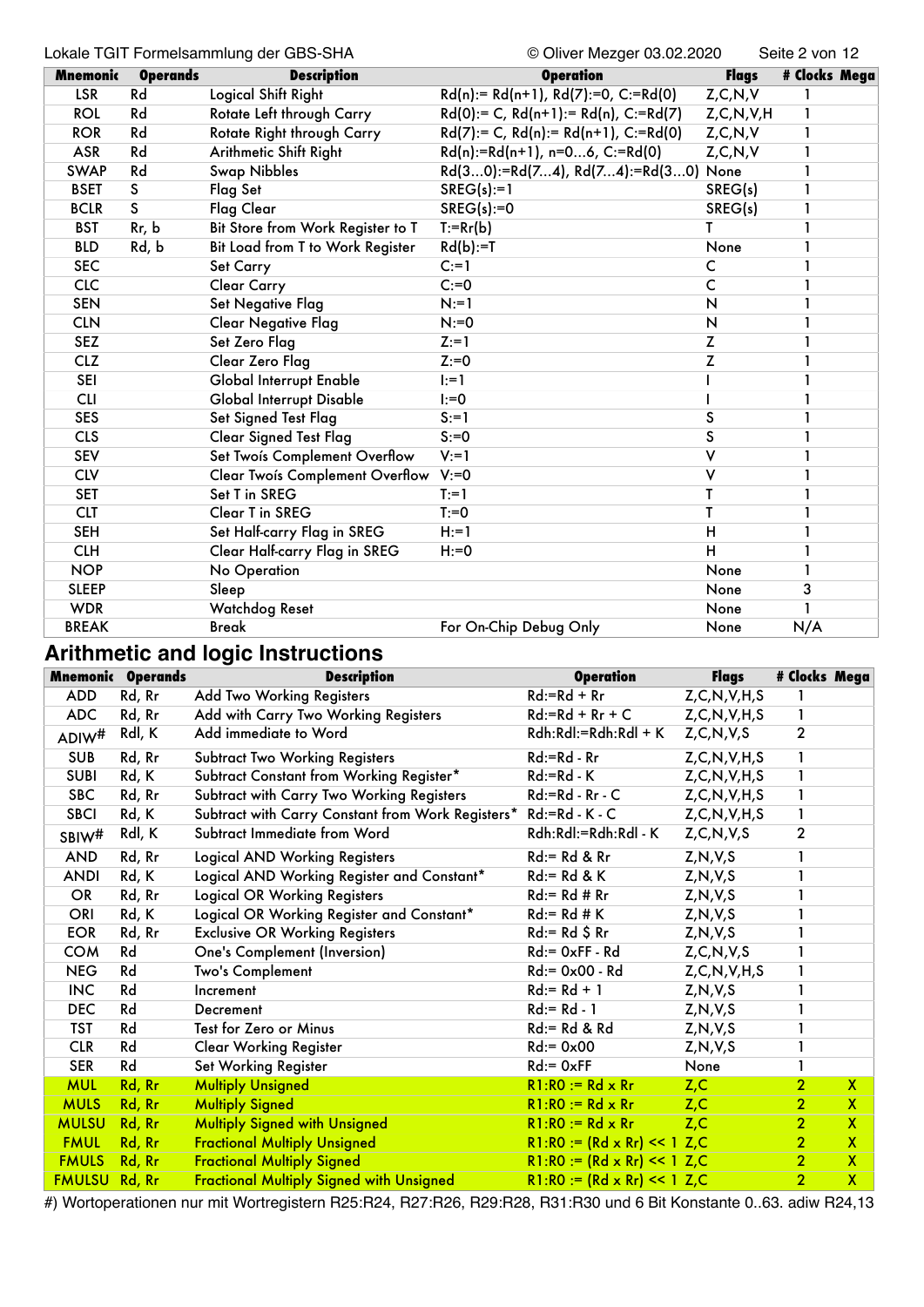**Branch Instructions**

#### **Mnemonic Operands Description Operation Flags # Clocks Mega** RJMP k Relative Jump 2 PC:=PC+k+1 None 2 JMP k Jump PC:= k None 2/3 X IJMP Indirect Jump to (Z) BC:= Z None 2 RCALL k Relative Subroutine Call **PC:=PC+k+1** None 3 ICALL Indirect Call to (Z) PC:=Z None 3 CALL k Direct Subroutine Call **PC** := k None 4 X RET Subroutine Return **PC:=STACK** None 4 RETI Interrupt Return PC:=STACK, I:=1 I 4 CPSE Rd, Rr Compare, Skip if Equal If(Rd=Rr) THEN PC:=PC+2 or 3 None 1/2/3 CP Rd, Rr Compare and the Rd-Rr and Rd-Rr and Z,N,V,C,H,S 1 CPC Rd, Rr Compare with Carry **Rd-Rr-C** Rd-Rr-C Z,N,V,C,H,S 1 CPI Rd, K Compare Working Register with Immediate \* Rd-K Z,N,V,C,H,S 1 SBRC Rr, b Skip if Bit in Working Register is Cleared If(Rr(b)=0) THEN PC:=PC+2 or 3 None 1/2/3 SBRS Rr, b Skip if Bit in Working Register is Set If(Rr(b)=1) THEN PC:=PC+2 or 3 None 1/2/3 SBIC P, b Skip if Bit in I/O-Register is Cleared If(P(b)=0) THEN PC:=PC+2 or 3 None 1/2/3 SBIS P,b Skip if Bit in I/O-Register is Set If(P(b)=1) THEN PC:=PC+2 or 3 None 1/2/3 BRBS s, k Branch if Status Flag Set If(SREG(s)=1) THEN PC:=PC+k+1 None 1/2 BRBC s, k Branch if Status Flag Cleared If(SREG(s)=0) THEN PC:=PC+k+1 None 1/2 BREQ k Branch if Equal 1/2 BRNE k Branch if Not Equal If (Z=0) THEN PC:=PC+k+1 None 1/2 BRCS k Branch if Carry Set If (C=1) THEN PC:=PC+k+1 None 1/2 BRCC k Branch if Carry Cleared If (C=0) THEN PC:=PC+k+1 None 1/2 BRSH k Branch if Same or Higher If (C=0) THEN PC:=PC+k+1 None 1/2 BRLO k Branch if Lower If (C=1) THEN PC:=PC+k+1 None 1/2 BRMI k Branch if Minus **If (N=1) THEN PC:=PC+k+1** None 1/2 BRPL k Branch if Plus **If (N=0) THEN PC:=PC+k+1** None 1/2 BRGE k Branch if Greater or Equal, Signed If (N\$V=0) THEN PC:=PC+k+1 None 1/2 BRLT k Branch if Less Than Zero, Signed If (N\$V=1) THEN PC:=PC+k+1 None 1/2 BRHS k Branch if Half-Carry Flag Set If (H=1) THEN PC:=PC+k+1 None 1/2 BRHC k Branch if Half-Carry Flag Cleared If (H=0) THEN PC:=PC+k+1 None 1/2 BRTS k Branch if T-Flag Set If (T=1) THEN PC:=PC+k+1 None 1/2 BRTC k Branch if T-Flag Cleared If (T=0) THEN PC:=PC+k+1 None 1/2 BRVS k Branch if OverflowFlag is Set If (V=1) THEN PC:=PC+k+1 None 1/2 BRVC k Branch if Overflow Flag is Cleared If (V=0) THEN PC:=PC+k+1 None 1/2 BRIE k Branch if Interrupt Enabled If (I=1) THEN PC:=PC+k+1 None 1/2 BRID k Branch if Interrupt Disabled If (I=0) THEN PC:=PC+k+1 None 1/2

#### **Assembler-Direktiven**

| Element | <b>Bedeutung</b>                                                  | <b>Beispiel</b>              | <b>Erklärung zum Beispiel</b>                                     |
|---------|-------------------------------------------------------------------|------------------------------|-------------------------------------------------------------------|
|         | Einleiten eines Kommentars                                        | : Kommentar bla bla          |                                                                   |
|         | <b>indude</b> Einbinden einer Datei                               | .include "tn2313def.inc"     | Die 2313-Definitionen werden eingebunden                          |
|         | Deklaration von Konstanten.                                       | $equ$ papagei = 1            | Der Bezeichner papagei hat nun den Wert 1                         |
| .equ    | Wert ist nicht mehr änderbar<br>Im weiteren Quelltext             | .equ fisch = papagei $*$ 2   | Werte können auch duch Ausdrücke<br>(Expression) berechnet werden |
|         | Deklaration / Definition einer                                    | $.set$ cpuclock = $6000$     |                                                                   |
| .set    | Variablen. Erneute Zuweisung<br>eines Wertes ist möglich          | $.set cycle = epuclock*20/8$ |                                                                   |
| .def    | Weist einem Register einen<br>Symbolischem Namen zu               | $det$ tmp = R16              | tmp ist R16                                                       |
| .org    | Legt Adresse fest ab der folgender<br>Code hinterlegt werden soll | .org \$2A<br>ldi R16,3       | Der Idi-Befehl wird in Adresse \$2A<br>Geschrieben                |
| label:  | Eine Einsprungmarke                                               | init:                        | Die Marke (engl. label) init                                      |

| <b>Darstellung von Werten</b> |                           |  |            |      |  |
|-------------------------------|---------------------------|--|------------|------|--|
| Dezimal                       | 255<br><b>SFF</b><br>0xFF |  | 10         |      |  |
| Hexadezimal                   |                           |  | 0xA        | \$0A |  |
| Binär                         | 0b11111111                |  | 0b00001010 |      |  |
| Oktal                         | 0377                      |  | 012        |      |  |

**Hinweise zu .equ, .set:** Der Assembler kann mühselige Rechenarbeit übernehmen: Bestimmte Werte, die öfter im Programm gebraucht werden, z.B. die Frequenz mit der der Kontroller arbeitet können unter *symbolischen Namen* gespeichert werden. Die Werte lassen sich direkt oder durch einfache Ausdrücke beschreiben. Der Assembler errechnet die Werte und setzt diese an den entsprechenden Stellen ein.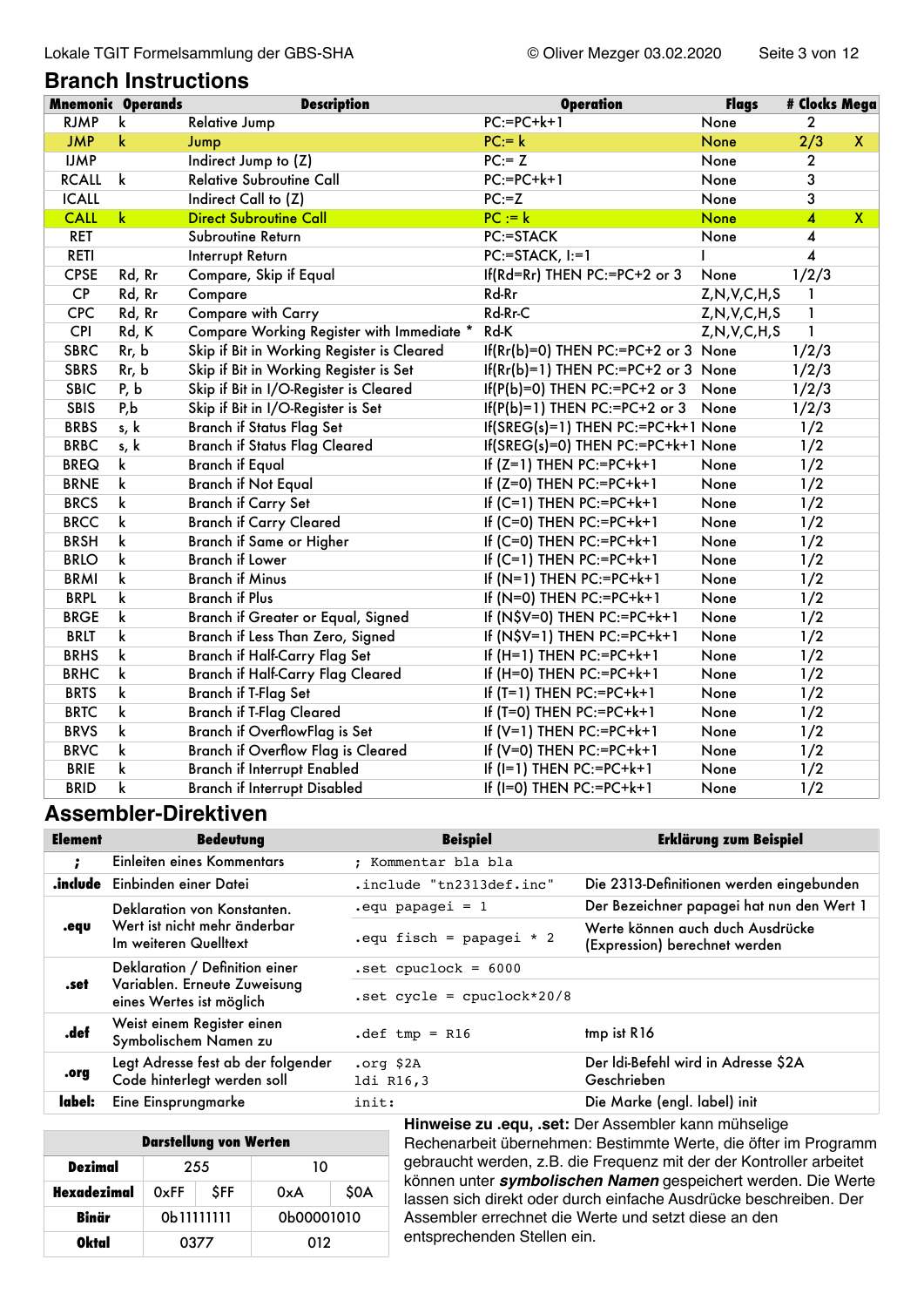### **Assembler-Speicher-Direktiven**

| <b>Element</b> | <b>Bedeutung</b>            | <b>Beispiel</b>                                                                     | <b>Erklärung zum Beispiel</b>                    |
|----------------|-----------------------------|-------------------------------------------------------------------------------------|--------------------------------------------------|
| .cseq          | Es folgt ein Code-Segment   | : Flash<br>.cseg                                                                    | Der folgende Code soll ins Flash                 |
| .dseg          | Variablen im SRAM           | .dseg<br>: SRAM<br>x: .byte 1 ; 1 Byte Variable<br>feld: .byte 6 ; Feld mit 6 Byte  | Speicherbereiche werden so im SRAM<br>reserviert |
| .eseq          | Es folgt ein EEPROM-Segment | : EEPROM<br>.eseg                                                                   | Die folgenden Daten sollen ins EEPROM            |
| .db            | Liste mit Bytekonstanten    | hein: $db$ 1,2,3,4 ; Zahlen<br>$db 'a', 'A'$ ; Zeichen<br>text: .db "Lara" ; String | 8bit-Werte für Flash oder EEPROM                 |
| .dw            | Liste mit Wortkonstanten    | rage: $dw$ 4711 ; Zahl<br>.dw hein ; Adresse                                        | 16bit-Werte für Flash oder EEPROM                |
| .byte          | Reserviert n Bytes          | werte: .byte 10 ; 10 Bytes                                                          | Bytebereich in SRAM oder EEPROM                  |

## **Assembler Funktionen**

| <b>Funktion</b>        | <b>Bedeutung</b>                  | <b>Beispiel</b>                  |
|------------------------|-----------------------------------|----------------------------------|
| LOW(Ausdruck)          | liefert Low-Byte = Bit 0-7        | $-2$ \$56<br>LOW(S123456)        |
| <b>HIGH(Ausdruck)</b>  | liefert High-Byte = Bit 8-15      | HIGH(\$123456)<br>$-$ > \$34     |
| <b>BYTE2(Ausdruck)</b> | liefert High-Byte = Bit 8-15      | BYTE2(\$123456)<br>$-$ > \$34    |
| <b>PAGE(Ausdruck)</b>  | liefert Bit 16-21                 | PAGE(\$23456)<br>$->$ \$2        |
| <b>BYTE3(Ausdruck)</b> | liefert Bit 16-23                 | BYTE3( $$12345678$ ) -> $$34$    |
| <b>BYTE4(Ausdruck)</b> | liefert Bit 24-31                 | BYTE4( $$12345678$ ) -> \$12     |
| LWRD(Ausdruck)         | liefert Low-Wort = $Bit 0.15$     | LWRD(\$12345678)<br>$-55678$     |
| <b>HWRD(Ausdruck)</b>  | liefert High-Wort = Bit $16-31$   | HWRD(\$12345678)<br>$-$ > \$1234 |
| <b>EXP2(Ausdruck)</b>  | liefert 2Ausdruck                 | $EXP2(3)$ -> 8                   |
| LOG2(Ausdruck)         | liefert log2(Ausdruck) ganzzahlig | $LOG2(17)$ -> 4                  |

# **Umgang mit Ports (Datenrichtung, Ein- Ausgabe)**

Der Mikrokontroller hat mehrere I/O Pins (Anschlüsse) die als 8Bit Ports



Die Pins können zusätzliche Funktionen haben, siehe die Bezeichner in den Klammern bei der Zeichnung oben, z.B.



PORTB0) bestimmt.

serielle Schnittstelle.

Hier begnügen wir uns mit der normalen I/O-Funktion, dazu links ein Prinzip-Schaltbild eines Pins.

Die einzelnen FlipFlops (z.B. PORTBn) werden zu Registern (z.B. PORTB) zusammengefasst.

Schreibender Zugriff auf PINB mit Bit = 1 invertiert den Zustand in PORTB. Bsp: PINB=1 invertiert PORTB0

| <b>DDBn</b> | <b>PORTBn</b> | $\frac{1}{0}$ | <b>Pull-up ein</b> | Kommentar                                               |
|-------------|---------------|---------------|--------------------|---------------------------------------------------------|
|             |               | Input         | nein               | Tri-State (Hochohmig)                                   |
|             |               | Input         | Ιa                 | Der Ausgang liefert einen Strom für z.B. Taster auf GND |
|             |               | Output        | nein               | Push-pull Zero Output (Ausgang ist 0)                   |
|             |               | Output        | nein               | Push-pull One Output (Ausgang ist 1)                    |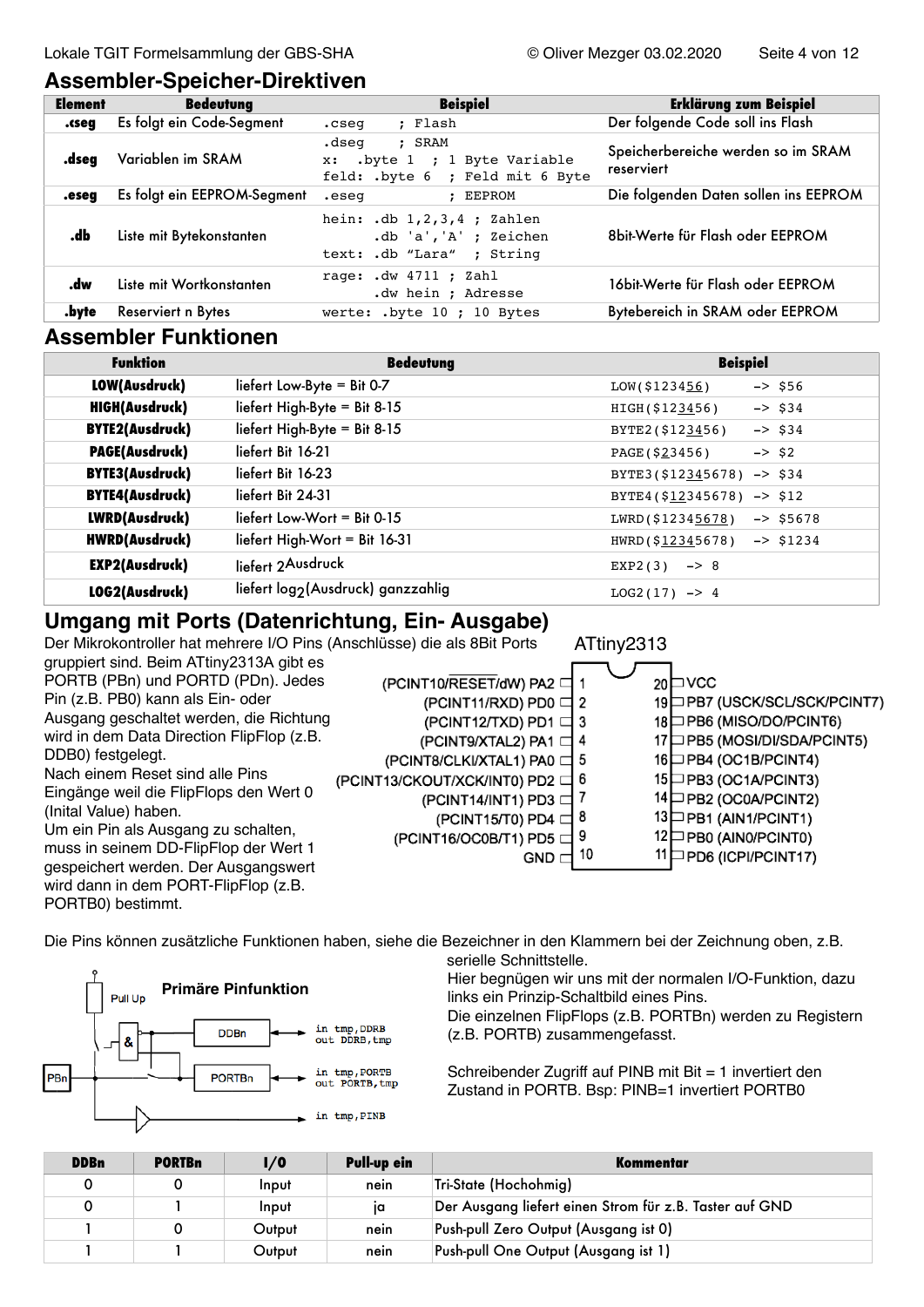# **Assembler-Befehle, die mit Ports zu tun haben**

|             | <b>Befehl Operand</b> | <b>Beschreibung</b>                                       | <b>Beispiel</b> | <b>Erklärung zum Beispiel</b>                                                                                                 |
|-------------|-----------------------|-----------------------------------------------------------|-----------------|-------------------------------------------------------------------------------------------------------------------------------|
| in          | Rd, P                 | Einlesen eines Port in Register                           | in R16, PIND    | PortD einlesen in R16                                                                                                         |
|             | out P, Rd             | Ausgeben eines Register in Port                           | out PORTB, R16  | R16 an PortB ausgeben                                                                                                         |
| $sbi$ P, b  |                       | Setze Bit b in Port P                                     | sbi PORTB, 2    | Das Bit 2 an PortB setzen                                                                                                     |
| dbi P, b    |                       | Lösche Bit b in Port P                                    | cbi PORTB, 2    | Das Bit 2 an PortB löschen                                                                                                    |
| sbic P, b   |                       | Überspringe, wenn Bit b in Port P<br>gelöscht             | sbic PIND, 4    | wenn Bit gelöscht ist, wird der folgende Befehl<br>übersprungen. D.h. der folgende Befehl wird ausgeführt<br>wenn Bit gesetzt |
| sbis $P, b$ |                       | Überspringe, wenn Bit b in Port P sbis PIND, 4<br>gesetzt | rjmp testmode   | Gehe in Tesmode wenn Pin 4 von PD 0 ist.                                                                                      |

#### **Initalisierungsbeispiel**

| <b>Assembler</b>     | C Code                                            |  |  |
|----------------------|---------------------------------------------------|--|--|
| ldi r16,0b00000011   | // PB2 ist Ausgang PB1 und PB0 Eingang mit PullUp |  |  |
| $out$ PORTB, $r16$   | PORTB = $(1<$ PB1) $ (1<$ PB0); // PullUps ein    |  |  |
| $ldi$ r16,0b00000100 |                                                   |  |  |
| $out$ DDRB, $r16$    | $DDRB = (1$                                       |  |  |

# **Atmel-RISC-8Bit Speicherkonzept am Beispiel des ATtiny2313**



Der Speicher ist gemäß der Harvard-Architektur in einen Programmund einen Datenspeicher unterteilt. Der Programmspeicher ist wortweise (16 Bit) organisiert, d.h. Den 2 KiByte Flash-Speicher stehen nur 1 Ki Adressen \$000..\$3FF gegenüber. Der Datenspeicher ist byteweise organisiert:

\$00 .. \$1F sind die Register R0 bis R31

\$20 .. \$5F ist den I/O Komponenten (Ports, Timer, UART, usw.) zugeordnet

\$60 .. \$DF sind 128 Byte SRAM

**Anmerkung:** Das EEPROM (ohne Abbildung) wird über einen besonderen Mechanismus angesprochen, es gibt spezielle Befehle.. **Wichtig:** Zur Vereinfachung und zum Einsparen von Programmspeicher werden den Registern und I/O Adressen besondere Kurz-Zugriffe zugeordnet.

**Beispiel:** PORTB hat innerhalb des I/O Blocks die Adresse \$18, bezogen auf den geammten Datenbereich die Adresse \$38. D.h. für manche Daten-Adressen gibt es zwei Zugriffsmöglichkeiten.

# **C Datentypen, Konstanten und Variablen**

| <b>Datentyp</b>             | <b>Bit</b> | <b>Dezimalbereich</b>                     | <b>Bemerkung</b>             | Variablen               |
|-----------------------------|------------|-------------------------------------------|------------------------------|-------------------------|
| unsigned char 8 255         |            |                                           | vorzeichenlose kleine Zahlen | oder im S<br>vorbesetz  |
| char                        |            | $8$ -128+127                              | kleine Zahlen mit Vorzeichen | einem Pro               |
| unsigned int $16 65535$     |            |                                           |                              | <b>SRAM</b> ko          |
| int                         |            | 16 - 32768 + 32767                        |                              | <b>Befehlsfol</b>       |
| unsigned long 32 4294967295 |            |                                           | *Hinweis: 9600UL             | Die Art wie             |
| long                        |            | 32 -2147483648+2147483647 *Hinweis: 9600L |                              | durch Ker               |
| float                       |            | $32 _{\pm 10^{-37} \dots \pm 10^{+38}}$   |                              | *Als 32Bit              |
| void                        |            |                                           | leer oder unbestimmt         | angehäng<br>nioht mit 1 |

werden vom Compiler in Registern RAM angelegt. Konstanten und te Variablen werden üblicherweise in blog aus dem Flash-Speicher in den piert -der Compiler erzeugt eine lge zur Initialisierung. e Werte gespeichert werden kann inwörter manuell beeinflusst werden:

Symbolkonstante muss L bzw. UL t werden damit der Präprozessor nicht mit 16Bit rechnet

# **C Speicherklassen für Variablen**

| Kennwort | <b>Beschreibung</b>                                                                                                                                                         |
|----------|-----------------------------------------------------------------------------------------------------------------------------------------------------------------------------|
| static   | auf fester Adresse (statisch) anlegen. Lokale Variablen behalten ihren Wert auch nach Verlassen des Blocks.                                                                 |
| const    | Daten sind konstant und dürfen nicht geändert werden. Compiler legt keine Speicherstelle an, sondern setzt die<br>zugewiesenen Werte ein, vgl. Imediate-Befehle (Idi usw.). |
| volatile | Daten können von außen geändert werden (flüchtig) -z.B. Ports sind so vereinbart.                                                                                           |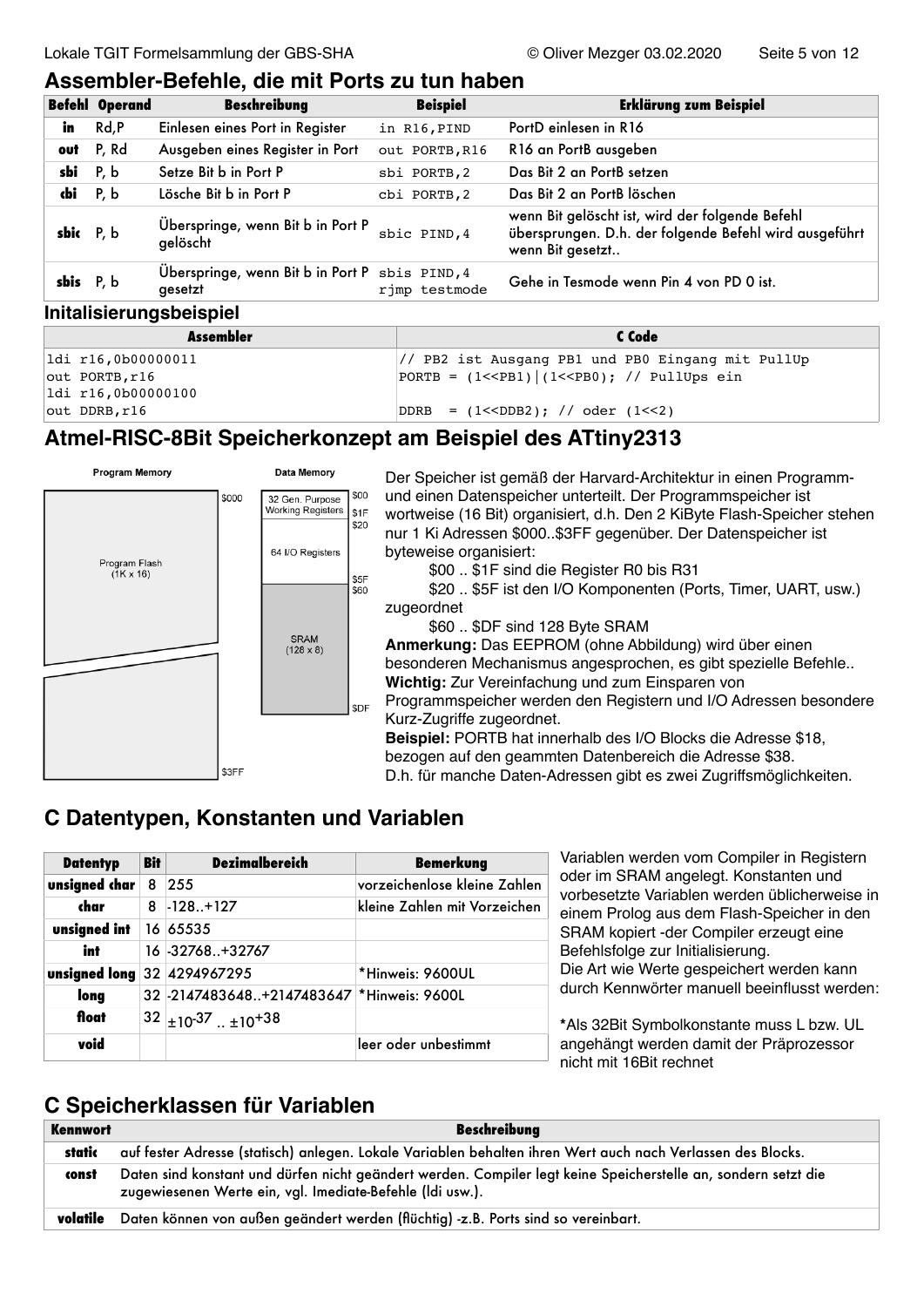Lokale TGIT Formelsammlung der GBS-SHA © Oliver Mezger 03.02.2020 Seite 6 von 12

| C-Code                                                                                                                  | <b>Entsprechung in Assembler</b>                                                                                |
|-------------------------------------------------------------------------------------------------------------------------|-----------------------------------------------------------------------------------------------------------------|
| const unsigned char ZORA = $7$ ; // nicht Variable angelegen<br>unsigned char bernd = ZORA; // global statisch vor main | $det \text{bernd} = R20$<br>ldi bernd,7                                                                         |
| $\forall$ oid main() {<br>unsigned char temp = $123$ ; // lokal dynamisch in main<br>PORTB++; // Port B um 1 erhöhen    | $\text{def } \text{temp} = R16$<br>ldi temp, 123; Initialisierung<br>in R24, PORTB<br>inc R24<br>out PORTB, R24 |

#### **Zeiger**

Bezeichner Speicher Adresse 123 13 X char  $x=13$ , \*px;

| Datentyp *Pointername                                                  | char *p     | Zeiger deklarieren                           | GHAI A-IS, DAI          | рx         |          | 124     |
|------------------------------------------------------------------------|-------------|----------------------------------------------|-------------------------|------------|----------|---------|
| <b>Pointer = &amp;Variablenname</b> $p =$ &variable Zeiger Adresse von |             | Variable zuweisen                            |                         | Bezeichner | Speicher | Adresse |
| *Pointername                                                           | $*_{p} = 1$ | Speicherstelle verwenden<br>de-referenzieren | $px = 8x;$<br>*px = 99; |            | 99       | 123     |
|                                                                        |             |                                              |                         | DX         | 123      | 124     |

## **Call by Reference**

void test(char a, char \*b){ // Call by Value bei a, Wert wird kopiert, b ist Zeiger auf char Wert a=3;  $\frac{1}{2}$  // Lokaler Variablen a wird 3 zugewiesenen<br>\*b=3; // Zeiger b wird dereferenziert und der Spe // Zeiger b wird dereferenziert und der Speicherstelle 3 zugewiesen }

void main(){ char x=7,y=7; // Lokale Variablen x,y in main

test(x,  $\frac{1}{2}$ ); // der Wert von x und die Referenz auf y (die Adresse von y) als Parameter von test } // nun ist x immer noch 7 aber y hat den Wert 3!

#### **C-Operatoren**

| <b>Rang</b>             | <b>Operator</b>             | <b>Syntax</b>                   | Richtung      | <b>Bedeutung</b>                     |
|-------------------------|-----------------------------|---------------------------------|---------------|--------------------------------------|
| 1                       | ->                          | Zeiger -> Element               | $\rightarrow$ | Elementselektion                     |
| $\mathbf{1}$            | $\mathbf{I}$                | Zeiger [Ausdruck], Arrayelement | ->            | Indizierung                          |
| $\mathbf{1}$            | $\boldsymbol{0}$            | Ausdruck, Typ (Ausdrucksliste)  | ->            | Funktionsaufruf, Werterzeugung       |
| $\mathbf{1}$            | $++,-$                      | Lvalue++, Lvalue-               | ->            | Post- In-, De-krement                |
| $\mathbf 2$             | $++,-$                      | ++Lvalue, -Lvalue               | $\leftarrow$  | Prä- In-, De-krement                 |
| $\overline{\mathbf{c}}$ | $\tilde{\phantom{a}}$ ,!    | ~Ausdruck, !Ausdruck            | $\leftarrow$  | Komplement, Negation                 |
| $\mathbf 2$             | $\cdot$ , +                 | -Ausdruck, +Ausdruck            | $\leftarrow$  | unäres Minus, Plus                   |
| $\overline{\mathbf{c}}$ | $\boldsymbol{\theta}$       | (Typ) Ausdruck                  | $\leftarrow$  | Typkonvertierung                     |
| $\mathbf 2$             | 8                           | &Variablenbezeichner            | $\leftarrow$  | unär: Adressoperator                 |
| $\mathbf 2$             | $\star$                     | *Zeigerbezeichner               | $\leftarrow$  | unär: Indirektionsoperator           |
| $\mathbf 2$             | sizeof()                    | sizeof(Bezeichner)              | $\leftarrow$  | Operandengrösse in Byte              |
| 3                       | $^{\star}$ , /              | Ausd. * Ausd., Ausd. / Ausd.    | ->            | Multiplikation, Division             |
| 3                       | %                           | Ausdruck % Ausdruck             | ->            | Modulo, Divisionsrest                |
| 4                       | $+$ , -                     | Ausd. + Ausd., Ausd. - Ausd.    | ->            | Addition, Subtraktion                |
| 5                       | <<,>>                       | Ausd. << Ausd., Ausd. >> Ausd.  | ->            | Linksshift, Rechtsshift              |
| 6                       | $\langle , \rangle$         | Ausd. < Ausd., Ausd. > Ausd.    | ->            | kleiner, größer als                  |
| 6                       | $\leftarrow, \leftarrow$    | Ausd. <= Ausd., Ausd. >= Ausd.  | ->            | kleiner, größer gleich als           |
| 7                       | $==$ , $!=$                 | Ausd. == Ausd., Ausd. != Ausd.  | ->            | gleich, ungleich                     |
| 8                       | &                           | Ausdruck & Ausdruck             | ->            | bitweises Und                        |
| 9                       | V                           | Ausdruck ^ Ausdruck             | ->            | bitweises EXOR                       |
| 10                      |                             | Ausdruck   Ausdruck             | ->            | bitweises Oder                       |
| 11                      | 88                          | Ausdruck && Ausdruck            | ->            | logisches Und                        |
| 12                      | П                           | Ausdruck     Ausdruck           | ->            | logisches Oder                       |
| 13                      | ?:                          | Ausdruck ? Ausdruck : Ausdruck  | $\leftarrow$  | <b>Bedingte Zuweisung</b>            |
| 14                      | $=$                         | Lvalue = Ausdruck               | $\leftarrow$  | einfache Zuweisung                   |
| 14                      | $+=, =, *=, /=, % =$        | Lvalue op Ausdruck              | $\leftarrow$  | Kombinierte Zuweisung (arithmetisch) |
| 14                      | $\lt\lt=$ , >>=, &=, ^=,  = | Lvalue op Ausdruck              | $\leftarrow$  | Kombinierte Zuweisung (bitweise)     |
| 15                      | $\pmb{r}$                   | Ausdruck, Ausdruck              | ->            | Folge von Ausdrücken                 |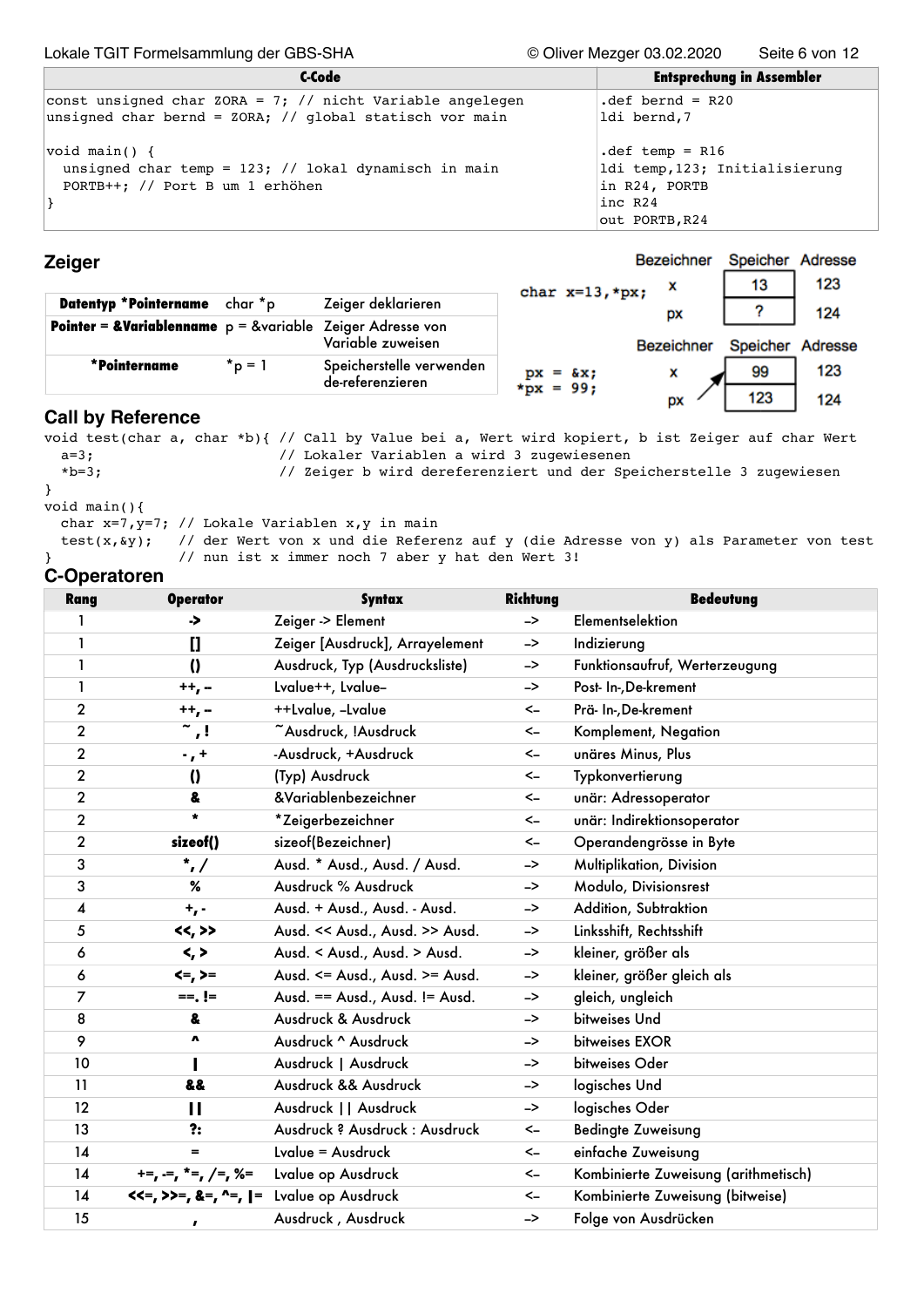# **Assembler: Adressierung von Konstanten im Flash**



Im Programm-Speicher können Konstanten abgelegt werden mit der Assembler-Direktive *.db*. Mit dem LPM-Befehl kann ein Byte aus dem Programmspeicher via Z-Register (Z=R31:R30) in ein Register kopiert werden. Da der Programmspeicher 16 Bit organisiert ist wird mit dem LSB des Z-Registers zwischen dem High- und Low-Byte einer Programm-Speicher-Adresse unterschieden.

ldi R31, high(kzeiger\*2) ; High-Byte in Z ldi R30, low(kzeiger\*2) ; Low-Byte in Z lpm R16, Z+ ; lade erste Konstante und Z++ ; usw.

kzeiger: .db "ABI",0 ; die Konstante

| Mnemonic | <b>Operands</b> | <b>Description</b>               | <b>Operation</b>      | <b>Flaas</b> | # Clocks       | Mega |
|----------|-----------------|----------------------------------|-----------------------|--------------|----------------|------|
| Ipm      |                 | Load Program Memory              | $RO:=Z)$              | None         |                |      |
| Ipm      | Rd, Z           | Load Program Memory              | $Rd := (Z)$           | None         |                |      |
| Ipm      | Rd, Z+          | Load Program Memory and Post-Inc | $Rd := (Z), Z := Z+1$ | None         |                |      |
| spm      |                 | <b>Store Program Memory</b>      | $(Z) := R1:RO$        | None         | $\blacksquare$ |      |

### **C: Speicherung und Adressierung von Flashkonstanten**

| $\#include$ $\langle$ avr/pqmspace.h>          |
|------------------------------------------------|
| //Konstante im Flash speichern                 |
| const char PROGMEM einByte = $0x22$ ;          |
| // Lesen mit besonderen Funktionen             |
| char bla = pqm read byte( $\text{scinByte}$ ); |
|                                                |

| <b>Ergebnis</b> | Aufruf                      | <b>Beschreibung</b>              |
|-----------------|-----------------------------|----------------------------------|
| 8 Bit           | pgm read byte(&Name)        | Byte aus Programmspeicher        |
|                 | 16 Bit pgm read word(&Name) | Wort aus Programmspeicher        |
| 32 Bit          | pgm read dword(&Name)       | Dwort aus Programmspeicher       |
|                 | strcpy P(Ziel, Quelle)      | Kopiert String aus Flash in SRAM |

# **Adressierung von Variablen im SRAM Data Direct**



|     | <b>Mnemonic Operands</b> | <b>Description</b>               | <b>Operation Flags # Clocks</b> |      |  |
|-----|--------------------------|----------------------------------|---------------------------------|------|--|
| lds | Rd. k                    | Load Direct from SRAM Rd:=(k)    |                                 | None |  |
| sts | k. Rr                    | Store Direct to SRAM $(k) := Rr$ |                                 | None |  |

**Beispiel:** *lds R16, 0x60* ; Lade Inhalt des ersten SRAM-Bytes in R16. Dieser Befehl braucht zwei Wörter Platz wegen der 16 Bit SRAM Adresse (es gibt auch größere Controller)

## **Data Indirect**



Möglich mit (X=R27:R26, Y=R29:R28, Z=R31:R30) Register **Beispiel:** Tabelle  $tab[2] = {2, 4}$  im SRAM anlegen:

| ldi R27, HIGH(tab); Prolog zur                                                                                                                                                                                      | Assembler                          | C-Code                                                  |
|---------------------------------------------------------------------------------------------------------------------------------------------------------------------------------------------------------------------|------------------------------------|---------------------------------------------------------|
| ldi R24,2 ; lade 2 in R24<br>st x+, R24 ; speichere indirekt via x und x++<br>ldi R24,4 ; lade 4 in R24<br>st $x+$ , R24 ; speichere 4 in [tab+1] und $x++$<br>.dseq; Datenbereich<br>tab: .byte 2; Feld mit 2 Byte | ldi R26, LOW(tab); Initialisierung | unsigned char tab[2] = $\{2,4\}$ ; // mit Anfangswerten |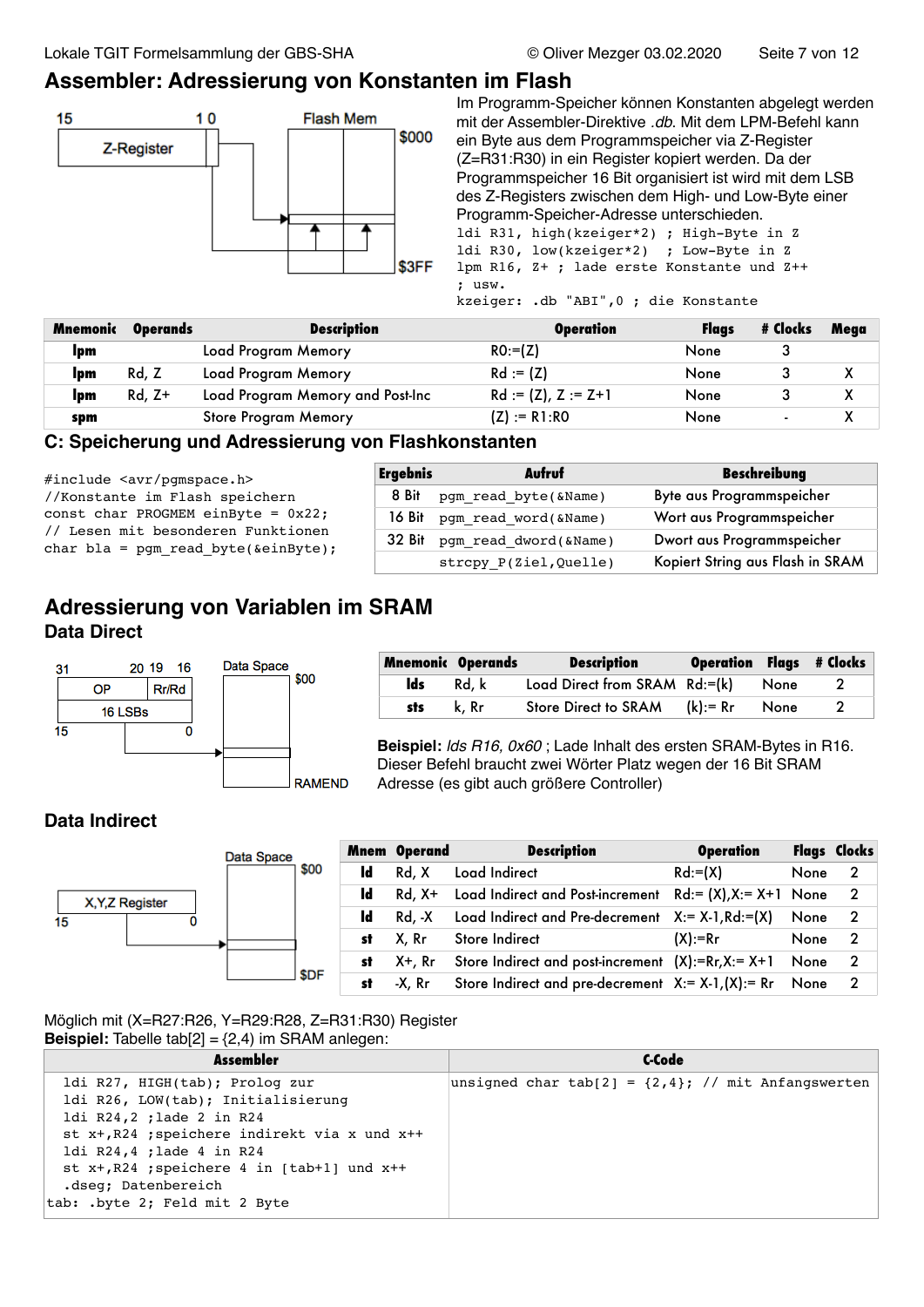# **Data Indirect with Displacement**

| <b>Mnem Operands</b> | <b>Description</b>                                                           | <b>Operation Flags Clocks</b> |                |
|----------------------|------------------------------------------------------------------------------|-------------------------------|----------------|
|                      | <b>Idd</b> Rd, Y+q Load Indirect with Displacement Rd:=(Y+q) None            |                               | $\overline{2}$ |
|                      | <b>std</b> $Y + q$ , Rr Store indirect with Displacement $(Y + q)$ :=Rr None |                               | $\mathbf{2}$   |

Möglich mit (Y=R29:R28, Z=R31:R30) Register. Bei komplexeren Datenstrukturen z.B. Listen von Records bzw. Objekten wäre es praktisch, zu der Basisadresse des Objekts (Zeiger, Pointer auf Record bzw. Objekt) ein

bestimmtes Feld bzw. Attribut ansprechen zu können. Der Versatz der Feld- bzw. Attributadresse wird auch als "Displacement" bezeichnet. **Beachte:** Displacement hat nur 6Bit -> 0 .. 63

## **Interrupts**

Zwischen Interruptereignis und Verzweigung zur Interruptadresse in der Tabelle vergehen mindestens 4 Takte (Befehle mit mehreren Takten werden erst beendet).

#### **ATtiny2313 Interrupttabelle (Auszug)**

| <b>Adresse</b> | <b>Interrupt</b>                        | Assembler-Bezeichner | <b>C-Bezeichner</b> |
|----------------|-----------------------------------------|----------------------|---------------------|
| 0x001          | <b>External Interrupt Request 0</b>     | <b>INTOaddr</b>      | INTO_vect           |
| $0 \times 002$ | <b>External Interrupt Request 1</b>     | INT1 addr            | INT1 vect           |
| $0 \times 003$ | Timer/Counter1 Capture Event            | ICP1 addr            | TIMER1_CAPT_vect    |
| $0 \times 004$ | Timer/Counter1 Compare Match A OC1Aaddr |                      | TIMER1_COMPA_vect   |
| $0 \times 005$ | Timer/Counter1 Overflow                 | OVF1 addr            | TIMER1_OVF_vect     |
| 0x006          | Timer/Counter0 Overflow                 | OVF0addr             | TIMER0_OVF_vect     |
| 0x007          | <b>UART, Rx Complete</b>                | <b>URXCaddr</b>      | UART RX vect        |
| $0 \times 008$ | <b>UART Data Register Empty</b>         | <b>UDREaddr</b>      | UART_UDRE_vect      |
| 0x009          | <b>UART, Tx Complete</b>                | <b>UTXCaddr</b>      | UART_TX_vect        |
| 0x00A          | <b>Analog Comparator</b>                | <b>ACladdr</b>       | ANA_COMP_vect       |
| $0 \times 00B$ | Pin Change Interrupt Request 0          | PCladdr              | PCINT_vect          |
| 0x00C          | Timer/Counter1 Compare Match B OC1Baddr |                      | TIMER1_COMPB_vect   |
| 0x00D          | Timer/Counter0 Compare Match A OC0Aaddr |                      | TIMERO_COMPA_vect   |
| $0 \times 00E$ | Timer/Counter0 Compare Match B OC0Baddr |                      | TIMERO_COMPB_vect   |
| .equ           | $INT_VECTORS_SIZE = 21$ ; size in words |                      |                     |

#### **Assemblerbefehle, die mit Interrupts zu tun haben**

| Mnemonic | <b>Operands</b> | <b>Description</b>                 | <b>Operation</b>              | Flags | # Clocks |
|----------|-----------------|------------------------------------|-------------------------------|-------|----------|
| sei      |                 | Global Interrupt Enable            | $1: = 1$                      |       |          |
| di       |                 | Global Interrupt Disable           | $I: = 0$                      |       |          |
| reti     |                 | Interrupt Return                   | $PC: = STATEK, I:=1$          |       | 4        |
| in       | Rd, SREG        | In Port                            | $Rd:=$ SREG                   | None  |          |
| out      | SREG, Rr        | Out Port                           | $SREG = Rr$                   | ALL   |          |
| brie     | k               | <b>Branch if Interrupt Enabled</b> | If $(I=1)$ THEN PC:=PC+ $k+1$ | None  | 1 oder 2 |
| brid     | k               | Branch if Interrupt Disabled       | If (I=0) THEN $PC:=PC+k+1$    | None  | 1 oder 2 |
| sleep    |                 | Sleep                              |                               | None  | 3        |
| wdr      |                 | Watchdog Reset                     |                               | None  |          |

# **Externe Interrupts**



| Bit                    |                | 6           | 5                |                | 3                                  | 2                        |                          |                          |
|------------------------|----------------|-------------|------------------|----------------|------------------------------------|--------------------------|--------------------------|--------------------------|
| <b>MCUCR</b>           | $\blacksquare$ | the company | -SE              |                | SM   ISC11   ISC10   ISC01   ISC00 |                          |                          |                          |
| GIFR                   |                | INTE1 INTFO | $\sim$ 100 $\pm$ | $\blacksquare$ | $\blacksquare$                     | $\overline{\phantom{0}}$ | $\overline{\phantom{0}}$ | $\overline{\phantom{0}}$ |
| <b>GIMSK</b> INT1 INT0 |                |             | $\sim$ $\sim$    | $\blacksquare$ | $\blacksquare$                     | $\blacksquare$           | -                        | $\blacksquare$           |

Externe Interrupts können durch die INT0 (PD2) und INT1 (PD3) Pins ausgelöst werden. Sind die Pins als Ausgang geschaltet, lassen sich hierdurch auch Softwareinterrupts realisieren. Ob Low-Pegel oder steigende bzw. fallende Flanke

den Interrupt auslösen wird über die Bits ISC des MCU Control Register MCUCR definiert. Ein Interrupt wird ausgeführt, wenn er im General Interrupt MaSK Register GIMSK freigeschaltet wurde und im SREG eine generelle Interruptfreigabe existiert.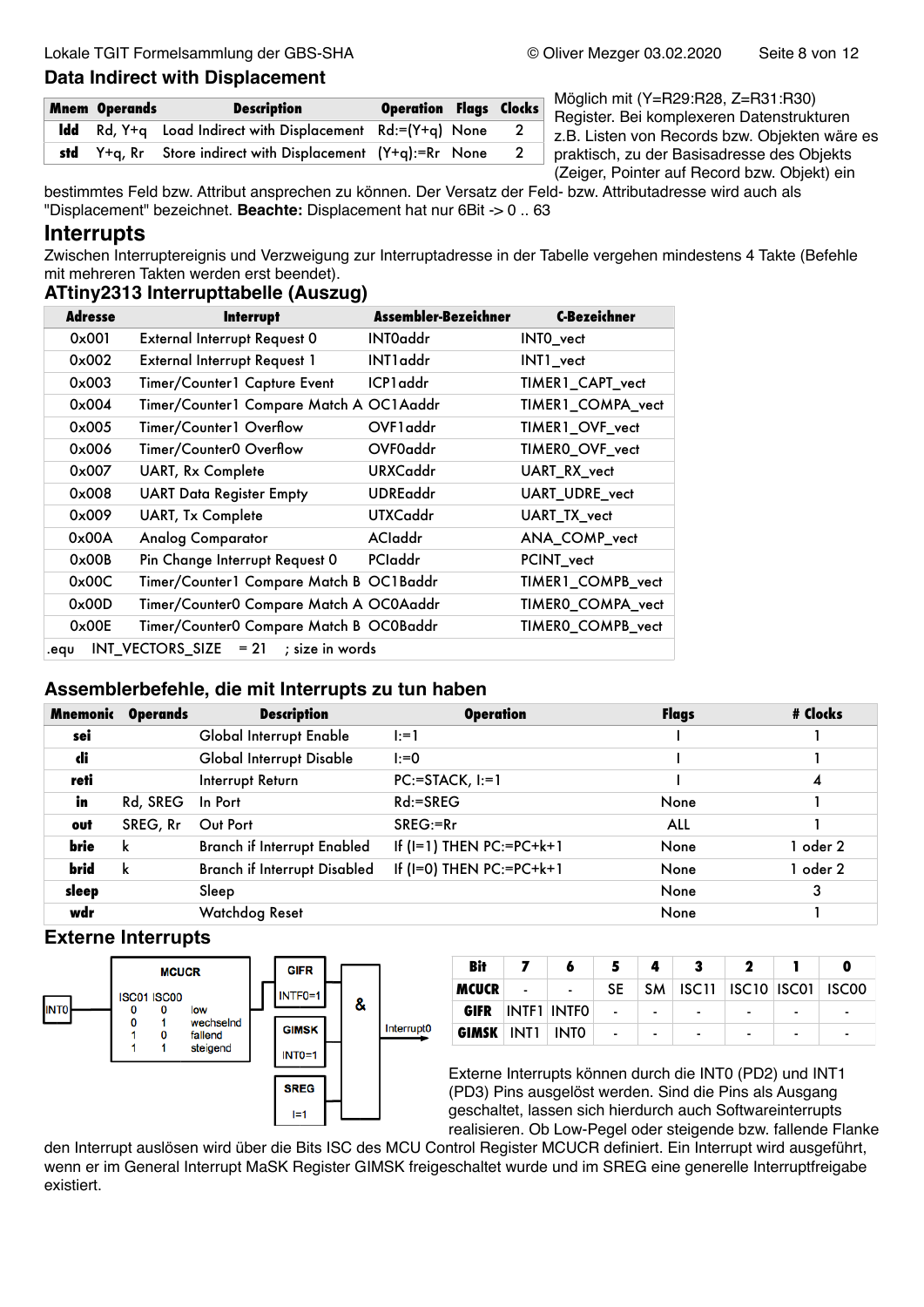#### **Beispiel -externer Interrupt INT0 mit fallender Flanke:**

| Assembler                                                                                                                                | C-Code                                                 |
|------------------------------------------------------------------------------------------------------------------------------------------|--------------------------------------------------------|
| .include "tn2313def.inc"                                                                                                                 | #include <avr io.h=""><br/>// Definitionen laden</avr> |
| rjmp reset;                                                                                                                              | #include <avr interrupt.h=""></avr>                    |
| .org INTOaddr; Adresse des Vektors                                                                                                       |                                                        |
| rimp isrINTO; Behandeln von INTO Interrupt                                                                                               | ISR(INT0 vect)                                         |
|                                                                                                                                          | // Befehle für Interrupt-Behandlung                    |
| .org INT VECTORS SIZE; weiter nach Interrupttabelle                                                                                      |                                                        |
| reset: ; Initialisierung                                                                                                                 |                                                        |
| ldi r16, low(RAMEND)                                                                                                                     | void $main()$                                          |
| out SPL, r16 ; Set Stack Pointer to top of RAM                                                                                           | // Befehle für Initialisierung                         |
| ldi R16,1< <isc01 ;="" bit="" isc01<="" setze="" td=""><td>MCUCR <math>=</math> (1 &lt;&lt; ISC01); // INTO fallende Flanke</td></isc01> | MCUCR $=$ (1 << ISC01); // INTO fallende Flanke        |
| out MCUCR, R16                                                                                                                           | GIMSK $= (1 \ll \text{INT0})$ ; // INTO freigeschaltet |
| ldi R16,1< <int0; bit="" int0<="" setze="" td=""><td>sei(); alle Interrupts frei</td></int0;>                                            | sei(); alle Interrupts frei                            |
| out GIMSK, R16                                                                                                                           | while $(1)$ {                                          |
| sei ; Enable interrupts                                                                                                                  | // weiteres Hauptprogramm                              |
| : -- weitere Befehle --                                                                                                                  |                                                        |
|                                                                                                                                          |                                                        |
| isrINT0:                                                                                                                                 |                                                        |
| push r16; Register retten                                                                                                                |                                                        |
| in r16, SREG; Statusregister laden                                                                                                       |                                                        |
| push r16; Statusregister retten                                                                                                          |                                                        |
| : -- weitere Befehle --                                                                                                                  |                                                        |
| pop r16; Statusregister vom Stapel holen                                                                                                 |                                                        |
| out SREG, r16; Statusregister wieder herstellen                                                                                          |                                                        |
| pop r16                                                                                                                                  |                                                        |
| reti; Interrupt behandelt                                                                                                                |                                                        |
|                                                                                                                                          |                                                        |

## **Timer / Zähler**

Der ATtiny2313 verfügt über zwei Zähler, die auch als Timer verwendet werden können. Die vielen möglichen Betriebsmodi sind in der Hersteller-Dokumentation ausführlich beschrieben. Folgend werden nur zwei einfache Verfahren zur Interrupterzeugung behandelt.

#### **8 Bit Timer / Counter0**

| <b>Bit</b>    |                                       |              | $\ddot{\mathbf{a}}$  |                     |        | 3             |                  |              | 0                |
|---------------|---------------------------------------|--------------|----------------------|---------------------|--------|---------------|------------------|--------------|------------------|
| <b>TCNTO</b>  | Timer/Counter 0                       | <b>MSB</b>   |                      |                     |        |               |                  |              | <b>LSB</b>       |
| <b>OCROA</b>  | Output Compare Register A             | <b>MSB</b>   |                      |                     |        |               |                  |              | <b>LSB</b>       |
| <b>OCROB</b>  | Output Compare Register B             | <b>MSB</b>   |                      |                     |        |               |                  |              | <b>LSB</b>       |
| <b>TCCROA</b> | Timer/Counter Control Register A      |              | COM0A1 COM0A0 COM0B1 |                     | COM0B0 |               | $\blacksquare$   | WGM01        | WGM00            |
| <b>TCCROB</b> | Timer/Counter Control Register B      | <b>FOC0A</b> | <b>FOC0B</b>         |                     |        | WGM02         | CS <sub>02</sub> | CS01         | CS <sub>00</sub> |
| <b>TIFR</b>   | Timer/Counter Interrupt Flag Register | <b>TOV1</b>  | OCF <sub>1</sub> A   | OCF1B               |        | ICF1          | <b>OCFOB</b>     | <b>TOVO</b>  | <b>OCF0A</b>     |
| <b>TIMSK</b>  | Timer/Counter Interrupt Mask Register | <b>TOIE1</b> | OCIE1A               | OCIE <sub>1</sub> B |        | <b>TICIE1</b> | <b>OCIE0B</b>    | <b>TOIE0</b> | <b>OCIE0A</b>    |

#### **8 Bit Timer / Counter0 Overflow-Interrupt**



Der **TCNT0** hat 8 Bit, und zählt aufwärts. Mit dem Timer Control Register 0 **TCCR0B** kann die Art des Taktsignals bestimmt werden. Neben verschiedenen Teilverhältnissen des Systemtaktes = **clk**vo, kann auch mit externem Signal an PD4 gezählt werden. Ein Überlauf (Zählstand \$FF -> 0) kann ein Interrupt **Timer/ Counter 0 Overflow** auslösen.

Dazu muss im Timer/Counter-Interruptmaskenregister **TIMSK** das Bit **TOIE0** (Timer Overflow Interrupt Enable) und die generelle Interruptfreigabe gesetzt sein. Durch Vorstellen des Timers in der ISR kann die Zeit verkürzt werden.

Interruptzeit = (256-Vorsteller)\*Vorteiler/Systemtaktfrequenz = (256-Vorsteller)\*Vorteiler\*Systemtaktdauer

#### **C-Initialisierung**

TCCR0B |= ?; // Vorteiler 1: /1; 2: /8; 3: /64; 4: /256; 5: /1024 TIMSK |= 1<<TOIE0; // TimerOverflowInterruptEnable0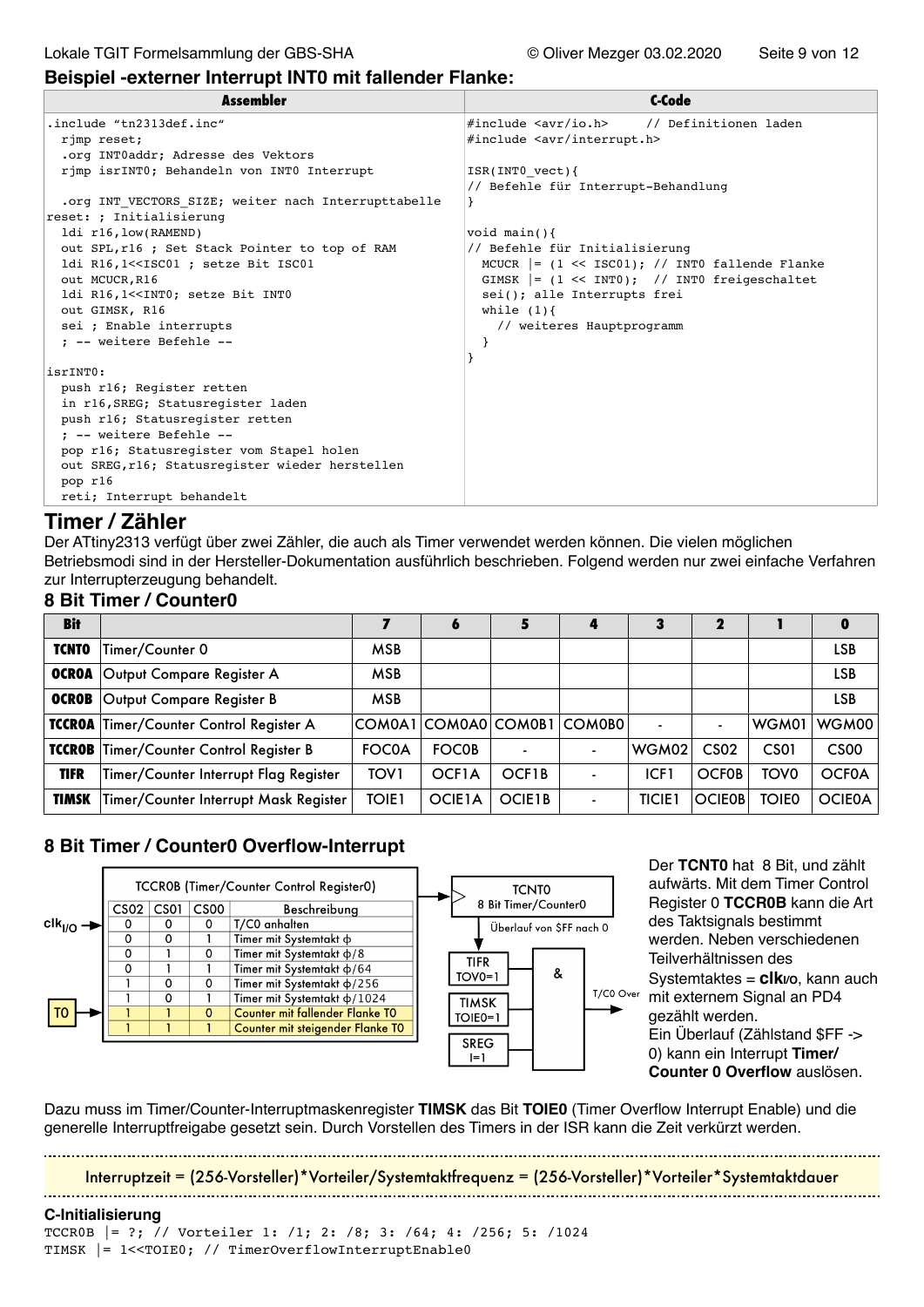## **8 Bit Timer / Counter0 Clear Timer on Compare Match (CTC) Mode (Auto Reload)**



Interruptzeit = (1+OCR0A)\*Vorteiler/Sytemtaktfrequenz = (1+OCR0A)\*Vorteiler\*Systemtaktdauer 

#### **C-Initalisierung**

TCCR0A |= 1<<WGM01; // Timer im CTC-Mode TCCR0B |= ?; // Vorteiler 1: /1; 2: /8; 3: /64; 4: /256; 5: /1024 TIMSK |= 1<<OCIE0A; // Timer/Counter0 Output Compare Match A Interrupt Enable OCR0A = ?; // Wert bei dem der Timer wieder auf 0 gesetzt wird

# **16 Bit Timer / Counter1**

Die 16 Bit Register des Timers sind aus Assembersicht Doppelregister, d.h. es muss jeweils ein 8 Bit Low- und ein High-Register benutzt werden. Die Reihenfolge des Lesens und Schreibens ist wichtig, siehe Herstellerdoku. Lesen: Zuerst Low, dann High. Schreiben: Zuerst High dann Low. In C ist eine Unterscheidung zwischen Low und High nicht notwendig.

|              | Bit                                                        |                                 | 6             | 5             | 4                 | 3              | 2                |                  | O                |
|--------------|------------------------------------------------------------|---------------------------------|---------------|---------------|-------------------|----------------|------------------|------------------|------------------|
| <b>ICR1L</b> | Timer/Counter1 Input Capture Register Low                  |                                 |               |               |                   |                |                  |                  | <b>LSB</b>       |
| <b>ICR1H</b> | Timer/Counter1 Input Capture Register High                 | <b>MSB</b>                      |               |               |                   |                |                  |                  |                  |
|              | <b>OCRIAL</b> Timer/Counter1 Output Compare Register A Low |                                 |               |               |                   |                |                  |                  | LSB              |
|              | OCR 1AH Timer/Counter1 Output Compare Register A High      |                                 |               |               |                   |                |                  |                  |                  |
|              | TCNTIL Timer/Counter1 Low                                  |                                 |               |               |                   |                |                  |                  | <b>LSB</b>       |
|              | TCNT1H Timer/Counter1 High                                 | <b>MSB</b>                      |               |               |                   |                |                  |                  |                  |
|              | TCCR1A Timer/Counter1 Control Register A                   | COM <sub>1</sub> A <sub>1</sub> | COM1A0        | COM1B1        | COM1B0            | $\blacksquare$ |                  |                  | WGM11 WGM10      |
|              | TCCR1B Timer/Counter1 Control Register B                   | ICNC <sub>1</sub>               | <b>ICES1</b>  |               | WGM <sub>13</sub> | WGM12          | CS <sub>12</sub> | CS <sub>11</sub> | CS <sub>10</sub> |
| <b>TIFR</b>  | Timer/Counter Interrupt Flag Register                      | TOV <sub>1</sub>                | OCF1A         | OCF1B         |                   | ICF1           | <b>OCFOB</b>     | TOV <sub>0</sub> | <b>OCF0A</b>     |
| TIMSK        | Timer/Counter Interrupt Mask Register                      | <b>TOIE1</b>                    | <b>OCIE1A</b> | <b>OCIE1B</b> |                   | <b>ICIE1</b>   | <b>OCIE0B</b>    | <b>TOIE0</b>     | <b>OCIE0A</b>    |

# **16 Bit Timer / Counter1 Overflow-Interrupt**



Gleiches Prinzip wie bei 8-Bit Timer, nur der Zähler hat mehr Bit und bei Assembler musst die Reihenfolge des Lesens und Schreibens auf die Low und High Teile der Doppelregister beachtet werden siehe oben.

Interruptzeit = (65536-Vorsteller)\*Vorteiler/Systemtaktfrequenz = (65536-Vorsteller)\*Vorteiler\*Systemtaktdauer

#### **C-Initialisierung**

TCCR1B |= ?; // Vorteiler 1: /1; 2: /8; 3: /64; 4: /256; 5: /1024 TIMSK |= 1<<TOIE1; // TimerOverflowInterruptEnable1

# **16 Bit Timer / Counter1 Clear Timer on Compare Match (CTC) Mode (Auto Reload)**

Interruptzeit = (1+OCR1A)\*Vorteiler/Systemtaktfrequenz = (1+OCR1A)\*Vorteiler\*Systemtaktdauer 

#### **C-Initalisierung**

TCCR1B |= 1<<WGM12; // Timer im CTC-Mode mit OCR1A als Top TCCR1B |= ?; // Vorteiler 1: /1; 2: /8; 3: /64; 4: /256; 5: /1024 TIMSK |= 1<<OCIE1A; // Timer/Counter1 Output Compare Match A Interrupt Enable OCR1A = ?; // Wert bei dem der Timer wieder auf 0 gesetzt wird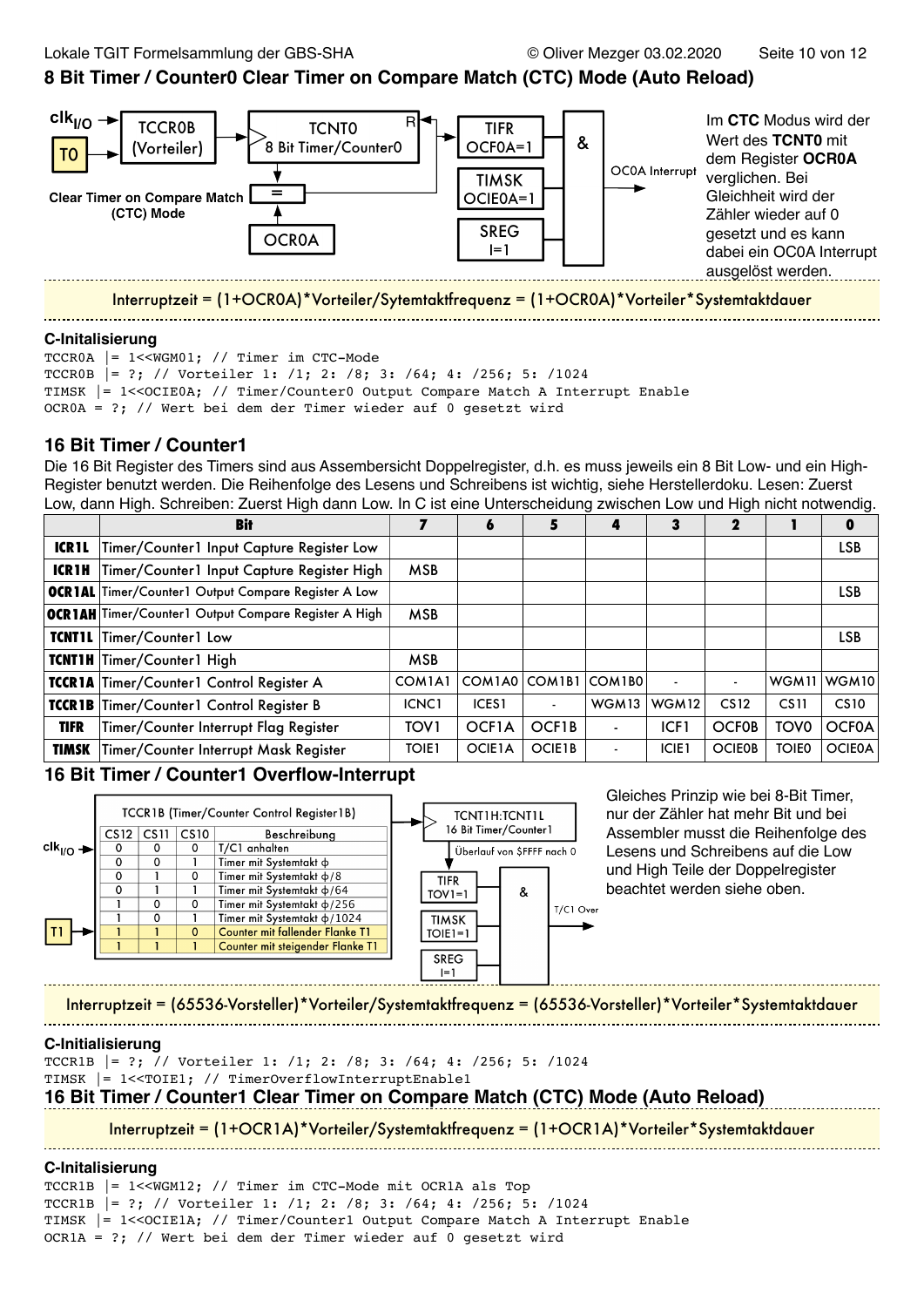#### **Assembler Makros**

Makros sind Befehlsfolgen, die vom Assembler in den Code bei Aufruf eingebaut werden Beispiel:

- ; Definition eines Makros .MACRO addi ;Aufruf: addi R16..R31, Konstante subi @0,-@1 ;subtrahiere das Komplement .ENDM ; Aufruf wie ein Befehl dabei Makroexpansion
- addi R16,12 ; liefert subi R16,-12

#### **Präprozessor Befehle**

| <b>Befehl</b> | <b>Bedeutung</b>                                                                                                                      |
|---------------|---------------------------------------------------------------------------------------------------------------------------------------|
| #include      | Fügt Text aus einer anderen Quelltextdatei ein                                                                                        |
| #define       | Definiert ein Makro                                                                                                                   |
| #undef        | Entfernt ein Makro                                                                                                                    |
| #if           | Bedingte Compilierung in Abhängigkeit der nachstehenden Bedingung                                                                     |
| #ifdef        | Bedingte Compilierung in Abhängigkeit, ob ein Makroname definiert ist                                                                 |
| #ifndef       | Bedingte Compilierung in Abhängigkeit, ob ein Makroname nicht definiert ist                                                           |
| #else         | Alternative Compilierung, wenn die Bedingung des vorstehenden #if, #elif, #ifdef oder #ifndef nicht erfüllt ist                       |
| #elif         | Alternative Compilierung in Abhängigkeit der nachstehenden Bedingung (eine Art Kombination aus #else und #if)                         |
| #endif        | Beendet den Block mit der bedingten Compilierung                                                                                      |
| #line         | Liefert eine Zeilennummer für Compiler-Meldungen                                                                                      |
| defined       | Liefert eine 1, wenn der nachstehende Makroname definiert ist, sonst eine 0.<br>Kann nur zusammen mit #if und #elif verwendet werden. |
| # operator    | Ersetzt innerhalb eines Makros einen Makroparameter durch eine konstante Zeichenkette, die den Wert des<br>Parameters enthält         |
|               | ## operator Erzeugt ein einzelnes Token aus zwei hintereinander stehenden Tokens                                                      |
| #pragma       | Gibt Compiler- und System-abhängige Infomationen an den Compiler                                                                      |
| #error        | Erzeugt einen Fehler während der Compilierung mit der angegebenen Fehlermeldung                                                       |

# **Anhang ATmega 16**

| <b>Adresse</b> | <b>Interrupt</b>                        | <b>Ass-Bezeichner</b> | <b>C-Bezeichner</b> |                                                      |          |        |
|----------------|-----------------------------------------|-----------------------|---------------------|------------------------------------------------------|----------|--------|
| 0x002          | External Interrupt Request 0            | INT0addr              | INTO_vect           | (XCK/T0) PB0                                         |          |        |
| 0x004          | External Interrupt Request 1            | INT1addr              | INT1_vect           | (T1) PB1                                             | 2        |        |
| 0x006          | Timer/Counter2 Compare Match            | OC2addr               | TIMER2_COMP_vect    | (INT2/AIN0) PB2                                      | 3        |        |
| $0 \times 008$ | Timer/Counter2 Overflow                 | OVF <sub>2addr</sub>  | TIMER2_OVF_vect     | (OC0/AIN1) PB3<br>$(S\overline{S})$ PB4              | 4<br>5   | 3      |
| 0x00A          | Timer/Counter1 Capture Event            | ICP1 addr             | TIMER1_CAPT_vect    | (MOSI) PB5                                           | 6        |        |
| 0x00C          | Timer/Counter1 Compare Match A OC1Aaddr |                       | TIMER1_COMPA_vect   | (MISO) PB6                                           |          | 3      |
| 0x00E          | Timer/Counter1 Compare Match B          | OC1Baddr              | TIMER1_COMPB_vect   | (SCK) PB7                                            | 8        | 3      |
| 0x010          | Timer/Counter1 Overflow                 | OVF1 addr             | TIMER1_OVF_vect     | <b>RESET</b><br><b>VCC</b>                           | 9<br>10  | З      |
| 0x012          | Timer/Counter0 Overflow                 | OVF0addr              | TIMER0_OVF_vect     | <b>GND</b>                                           | 11       | 3      |
| 0x014          | Serial Transfer Complete                | <b>SPladdr</b>        | SPI_STC_vect        | XTAL <sub>2</sub>                                    | 12       | 2      |
| 0x016          | <b>USART, Rx Complete</b>               | <b>URXCaddr</b>       | USART_RXC_vect      | XTAL1                                                | 13       | 2      |
| 0x018          | <b>USART Data Register Empty</b>        | <b>UDREaddr</b>       | USART_UDRE_vect     | PD <sub>0</sub><br>(RXD)<br>(TXD)<br>PD <sub>1</sub> | 14<br>15 | 2<br>2 |
| 0x01A          | <b>USART, Tx Complete</b>               | <b>UTXCaddr</b>       | USART TXC vect      | (INTO) PD2                                           | 16       | 2      |
| 0x01C          | <b>ADC Conversion Complete</b>          | ADCCaddr              | ADC_vect            | $(INT1)$ PD3                                         | 17       | 2      |
| 0x01E          | <b>EEPROM Ready</b>                     | <b>ERDYaddr</b>       | EE_RDY_vect         | $(OC1B)$ PD4                                         | 18       | 2      |
| 0x020          | <b>Analog Comparator</b>                | <b>ACladdr</b>        | ANA_COMP_vect       | (OC1A) PD5<br>$(ICP1)$ PD6                           | 19<br>20 | 2<br>2 |
| 0x022          | 2-wire Serial Interface                 | TWladdr               | TWI_vect            |                                                      |          |        |
| 0x024          | <b>External Interrupt Request 2</b>     | INT <sub>2addr</sub>  | INT2_vect           |                                                      |          |        |
| 0x026          | Timer/Counter0 Compare Match            | OC0addr               | TIMERO_COMP_vect    |                                                      |          |        |
| 0x028          | Store Program Memory Ready              | SPMRaddr              | SPM_RDY_vect        |                                                      |          |        |
| .equ           | INT VECTORS SIZE                        | $= 42$<br>:           | size in words       |                                                      |          |        |

**PDIP** 

| 1  | 40 |             | PA0 (ADC0)  |
|----|----|-------------|-------------|
| 2  | 39 |             | PA1 (ADC1)  |
| 3  | 38 |             | PA2 (ADC2)  |
| 4  | 37 |             | PA3 (ADC3)  |
| 5  | 36 |             | PA4 (ADC4)  |
| 6  | 35 |             | PA5 (ADC5)  |
| 7  | 34 |             | PA6 (ADC6)  |
| 8  | 33 |             | PA7 (ADC7)  |
| 9  | 32 | AREF        |             |
| 10 | 31 | GND         |             |
| 11 | 30 | <b>AVCC</b> |             |
| 12 | 29 |             | PC7 (TOSC2) |
| 13 | 28 |             | PC6 (TOSC1) |
| 14 | 27 |             | PC5 (TDI)   |
| 15 | 26 | PC4         | (TDO)       |
| 16 | 25 | PC3 I       | (TMS)       |
| 17 | 24 |             | PC2 (TCK)   |
| 18 | 23 | PC1         | (SDA)       |
| 19 | 22 | PC0         | (SCL)       |
| 20 | 21 | PD7         | (OC2)       |
|    |    |             |             |

٦